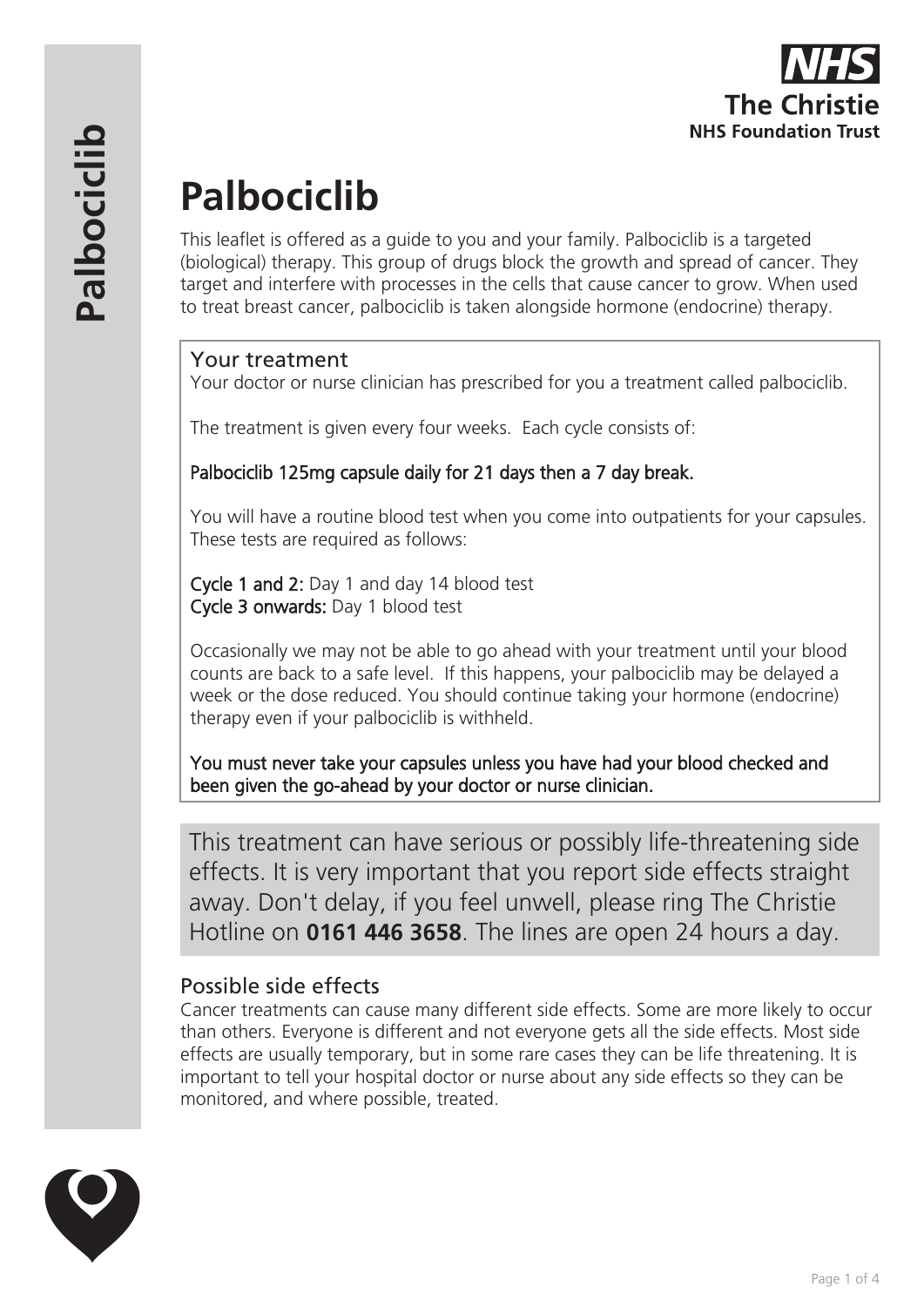# Increased risk of serious infection

You may be vulnerable to infection while you are having treatment. Minor infections can become lifethreatening in a matter of hours if left untreated. Symptoms of infection include fever, shivering, sweats, sore throat, diarrhoea, discomfort when you pass urine, cough or breathlessness. We recommend that you use a digital thermometer so you can check your temperature. You can buy one from your local chemist.

#### If you feel unwell, you have symptoms of an infection or your temperature is 37.5ºC or above, or below 36ºC contact The Christie Hotline straight away.

# Common side effects (more than 1 in 10)

## • Anaemia (low number of red blood cells)

While having this treatment you may become anaemic. This may make you feel tired and breathless. Let your doctor know if these symptoms are a problem. You may need a blood transfusion.

## • Neutropenia (low number of white blood cells)

While having this treatment you may become neutropenic. You may not be aware of this or feel any different but can be more susceptible to infections. You may need a deferral from treatment or a reduction in your dose.

## • Bruising or bleeding

This treatment can reduce the production of platelets which help the blood clot. Let your doctor know if you have any unexplained bruising or bleeding, such as nosebleeds, bloodspots or rashes on the skin, and bleeding gums. You may need a platelet transfusion.

## • Lethargy

Some treatments may make you feel tired and lacking in energy. It can be frustrating when you feel unable to cope with routine tasks. You may benefit from additional support during your treatment. Complementary therapies may be helpful. Speak to your nurse or doctor for further information. If necessary, take time off work. Gentle exercise, such as walking, can be beneficial.

#### • Sore mouth

Your mouth may become sore or dry, or you may notice small mouth ulcers during this treatment. Drinking plenty of fluids and cleaning your teeth regularly and gently with a soft toothbrush can help to reduce the risk of this happening. We can prescribe a mouthwash for you to use during treatment. You can dilute this with water if your mouth is sore. Ask your doctor or nurse for further advice. There is also general mouth care information in the chemotherapy booklet. If you continue to have a sore mouth, contact The Christie Hotline.

#### • Strange taste

Occasionally during treatment you may experience a strange taste, sometimes described as metallic or bitter. A strongly flavoured sweet or mint will help to disguise this.

#### • Diarrhoea (Warning!)

If this becomes a problem at any point during your treatment, please contact The Christie Hotline on 0161 446 3658 for advice. If you develop severe diarrhoea, it is important to contact The Christie straight away as this may be a sign of a serious infection. Don't delay!

## • Nausea and vomiting (sickness)

The severity of this varies from person to person. If you feel or are sick, contact your GP or this hospital to get some anti-sickness medication.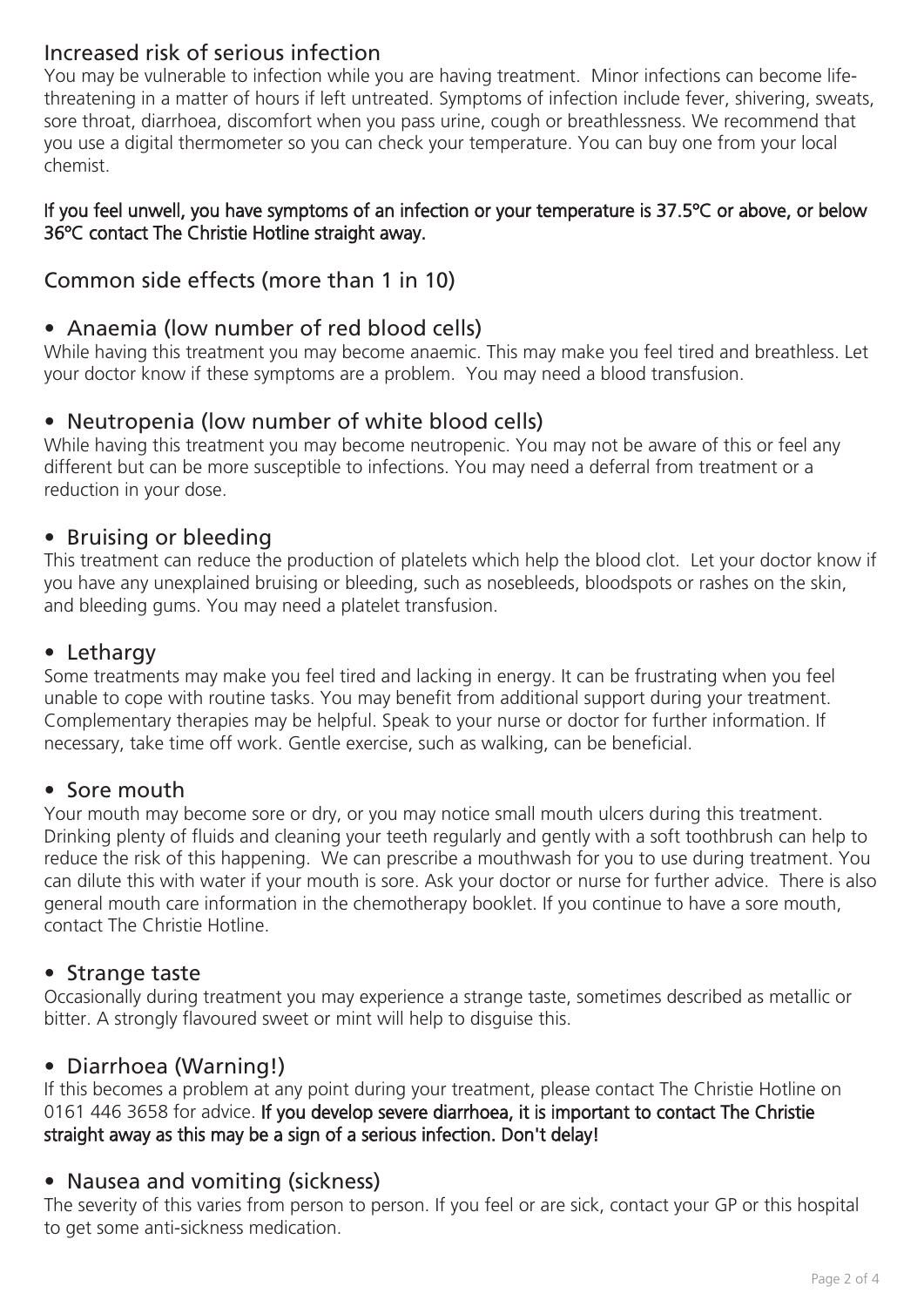#### • Sore eyes

You may get a dry, gritty feeling in your eyes following treatment. If this happens, using Hypromellose eye drops will help to ease the discomfort. If the problem persists, or you get blurred vision, contact this hospital. Your eyes may also water. This will improve in time and needs no specific treatment.

#### • Hair thinning

Some hair loss may occur during treatment, including body and facial hair. It is advisable to avoid perms, colours, and use of hot brushes and frequent washing that could increase hair loss. Please remember that this is a temporary side effect and your hair will grow back when your treatment is completed. Very rarely, hair loss may be permanent.

The Maggie's Centre runs a Talking Heads hair loss workshop for anyone who is anticipating or experiencing hair loss (both men and women). These sessions cover the practicalities of hair loss as well as offering support with its emotional impact. Contact Maggie's on 0161 641 4848 or email Manchester@maggiescentres.org.

#### • Skin rash

You may develop a skin rash. This is usually mild and easily treated. Please tell your doctor on your next visit.

#### • Liver problems

This treatment can occasionally cause abnormal liver blood tests. This is rarely very severe, but your liver function will be monitored every time you come to the clinic for your treatment.

## Serious and potentially life threatening side effects

In a small proportion of patients, chemotherapy can result in very severe side effects which may rarely result in death. The team caring for you will discuss the risk of these side effects with you.

## Sex, contraception and fertility

Protecting your partner and contraception. We recommend that you or your partner use a condom during sexual intercourse while you are receiving treatment. The treatment may be dangerous to unborn babies and this will also protect you and your partner from any chemotherapy drugs that may be present in semen and in the vagina. If you suspect that you may be pregnant, please tell your doctor immediately.

#### Late side effects

Some side effects may become evident only after a number of years. In reaching any decision with you about treatment, the potential benefit you receive from treatment will be weighed against the risks of serious long term side effects to the heart, lungs, kidneys and bone marrow. With some drugs there is also a small but definite risk of developing another cancer. If any of these problems specifically applies to you, the doctor will discuss these with you and note this on your consent form.